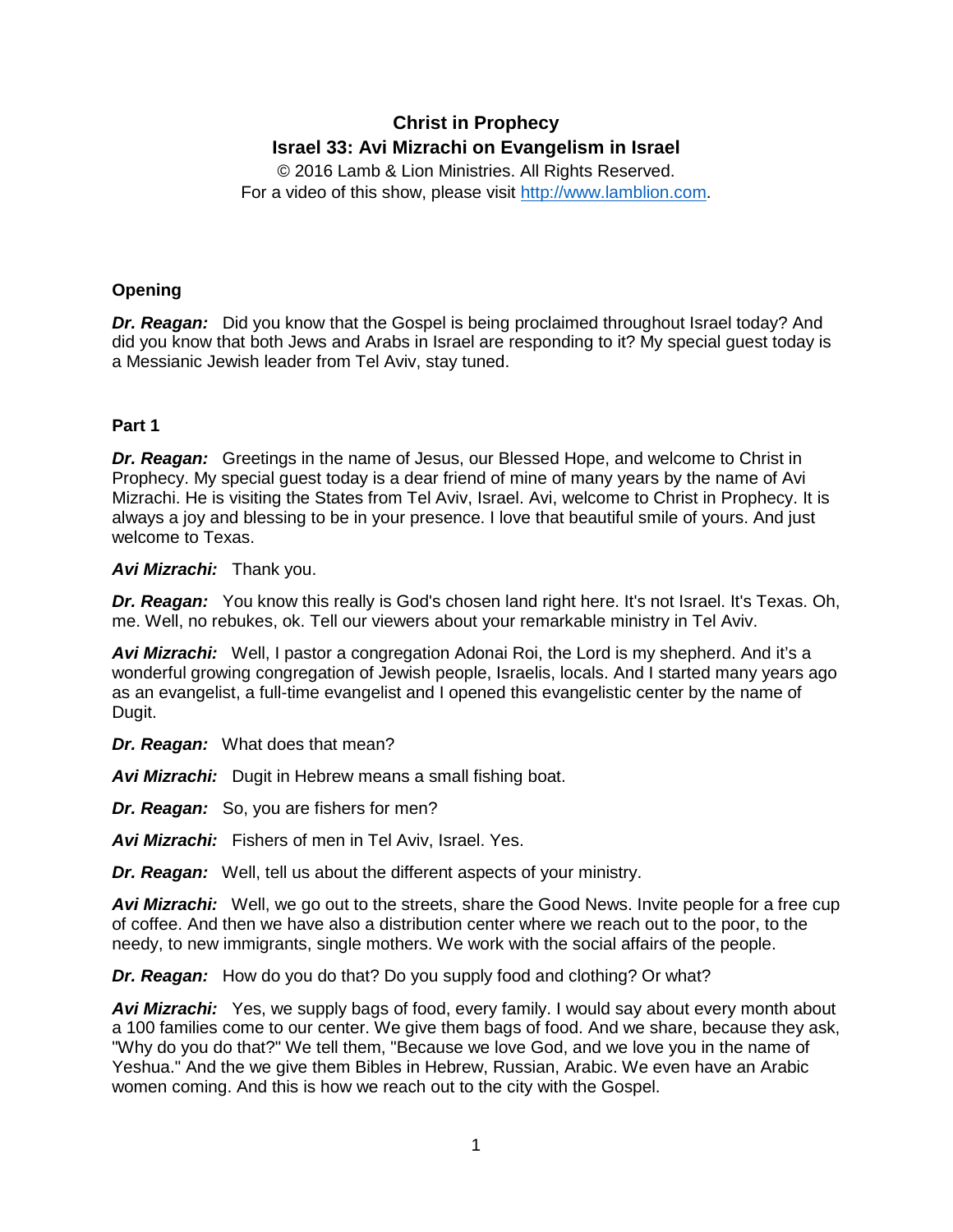*Dr. Reagan:* Well, you know I am familiar with a number of ministries in Israel both in Tel Aviv, Jerusalem, Haifa, various places. And some of those particularly ones established by Americans and run by Americans are not very evangelistic at all. In fact some of them are just not evangelistic they are just there to give comfort and aid to the Jewish people. But you have an evangelistic ministry, you are really concerned about the souls of the Jewish people.

# *Avi Mizrachi:* Yes.

*Dr. Reagan:* Arab peoples. And you really do reach out in a bold way don't you?

Avi Mizrachi: Yes. Yes, because I believe. I am not ashamed of the Gospel it is the power of salvation of God to salvation to all whosoever will believe, to the Jew first. So, I appreciate all these wonderful Christian organizations who do a great job. But my heart and desire is to see Israelis, local Israelis coming to salvation.

*Dr. Reagan:* Well that is one of the things that I love so much about you and your ministry is the fact that you really are evangelistic. In fact, you are the most avid evangelist I know of in all of Israel. And I have to tell my favorite story about you. Folks, you won't believe this but one time Avi went out to the beaches of Tel Aviv, this was during the Feast of Tabernacles when everybody takes off in Israel. It is a week of vacation time. And there are hundreds of thousands of people on the beach lying there looking up at the sky sunning, and he gets an idea. So, he goes out to the Tel Aviv airport and he hires an airplane there that pulls banners behind it and he has this airplane fly up and down the beach with a banner that says, "The Messiah has come!" And a phone number.

*Avi Mizrachi:* Yes.

*Dr. Reagan:* And that caused quite a clamor didn't it?

*Avi Mizrachi:* Yeah.

*Dr. Reagan:* Well everybody is lying there looking at the sun.

*Avi Mizrachi:* Yeah, and we had people calling that want to know. And we told them, "We are so happy you called. His name is Yeshua."

**Dr. Reagan:** I am sure the Orthodox were not pleased about that.

*Avi Mizrachi:* No, they were not.

*Dr. Reagan:* Ok, well thanks for the general introduction. We are going to come back in just a moment and ask you some very specific questions about your ministry.

# **Part 2**

*Dr. Reagan:* Welcome back to Christ in Prophecy. I am in the process of interviewing a dear friend of mine Avi Mizrachi, an evangelist from Tel Aviv, Israel. Avi tell us about your remarkable testimony. I'm telling you every time I hear this thing I just get so excited. How did you come to know the Lord?

*Avi Mizrachi:* Good question. I was born and raised in Jaffa in Tel Aviv to a Jewish family. I finished high school, then I joined the army. You know in Israel it is compulsory, everybody goes to the army. The boys three years. Girls two years. So, I went to the army and I joined the Israeli Air Force, and then I signed one extra so it was four years in the Israeli Air Force. And when I finished my duty to my country. I'd saved some money I said, "Ok, I am going to go to America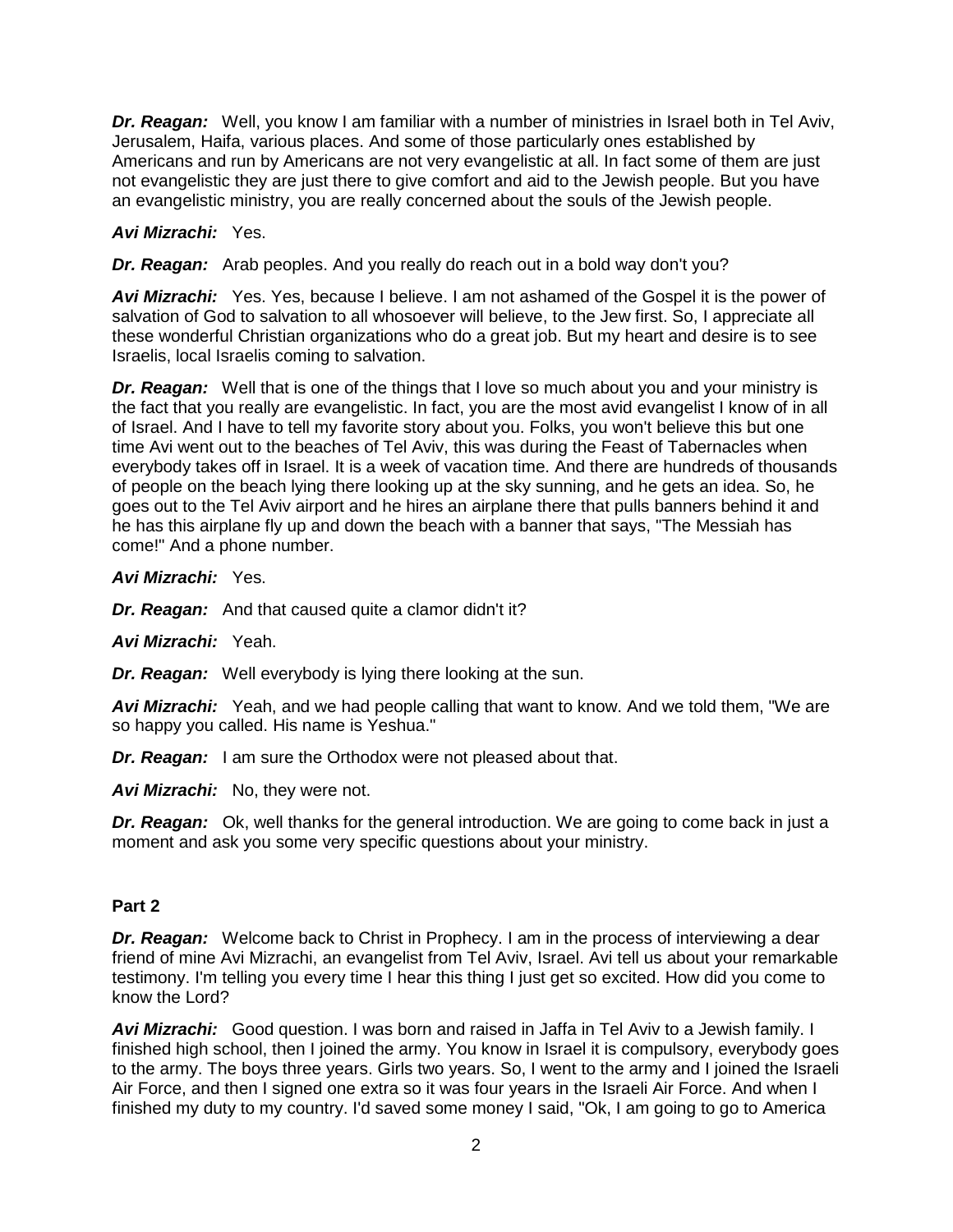and explore America." Now of course I was lost in sin and all I wanted to go was every discoteck in town, every night club. I had plans to go to Las Vegas, gamble, make money, and all this.

*Dr. Reagan:* Oh, going to make money in Las Vegas. Boy, you really were deceived.

Avi Mizrachi: Yes, that's right. That's true. And so, I came to America my first stop was to visit my sister in Florida. She's married. And I didn't know she was a born again believer. So, I stayed with her a couple of days and then it was Sunday and I was asleep, and she got dressed and then she came and woke me up and said, "Avi, get dressed you need to go with me and my husband to church." And I said, "Excusez-moi? What did you say? Church? Are you crazy? Don't you know we Jews don't go to church? What's wrong with you?" This was my first reaction. And of course she laughed and she said, "It's not what you think. Come check it out. Bring your Hebrew Bible." She gave me a challenge. And I said, "Ok, I'll go and check it out." But in my mind I am thinking about historical churches like we have in Israel.

# *Dr. Reagan:* Yes, oh, yes.

*Avi Mizrachi:* Those monasteries. Those we call them dead museums, you know. Cemeteries, you know they have--never mind. Anyhow I go there and I am expecting to see monks, and nuns, statues of Mary, and statues of Saint Peter, whatever. But it was a wonderful Baptist Church in Gainesville, Florida and on campus of the University of Florida. And I was in shock to see so many people. And they had a choir. And they had worship and singing. I was so shocked. And I looked to my sister like where are all the monks and the nuns? What's wrong with these people? And this was my first reaction which is normal for a Jewish person when you take him to church. So I encourage Christians don't be surprised, keep going.

*Dr. Reagan:* Right. So, that was your introduction to real Christianity.

*Avi Mizrachi:* Yes.

*Dr. Reagan:* And as a result of that you came to the Lord?

*Avi Mizrachi:* Yes. Yes.

*Dr. Reagan:* How fast after that?

*Avi Mizrachi:* Well, I was provoked to jealousy.

*Dr. Reagan:* There you go.

**Avi Mizrachi:** I was provoked to jealousy. To see those people loved God. Loved Jesus. And they were happy. And then I heard the message for the first time in my life, the Gospel; that God is a loving Father, and He wants a relationship with us. And how He sent the Messiah Jesus to be that atonement for our sins.

*Dr. Reagan:* And then did you get any Bible school training after that?

*Avi Mizrachi:* Yes. Yes, after I got saved I was baptized. I met my wife, got married. Then I went to get some training at that time there was no--I am talking 32 years ago.

### *Dr. Reagan:* Yes.

*Avi Mizrachi:* There was no Bible school in Israel. So, somebody encouraged me to go to Dallas. So I went to Christ for the Nations in Dallas.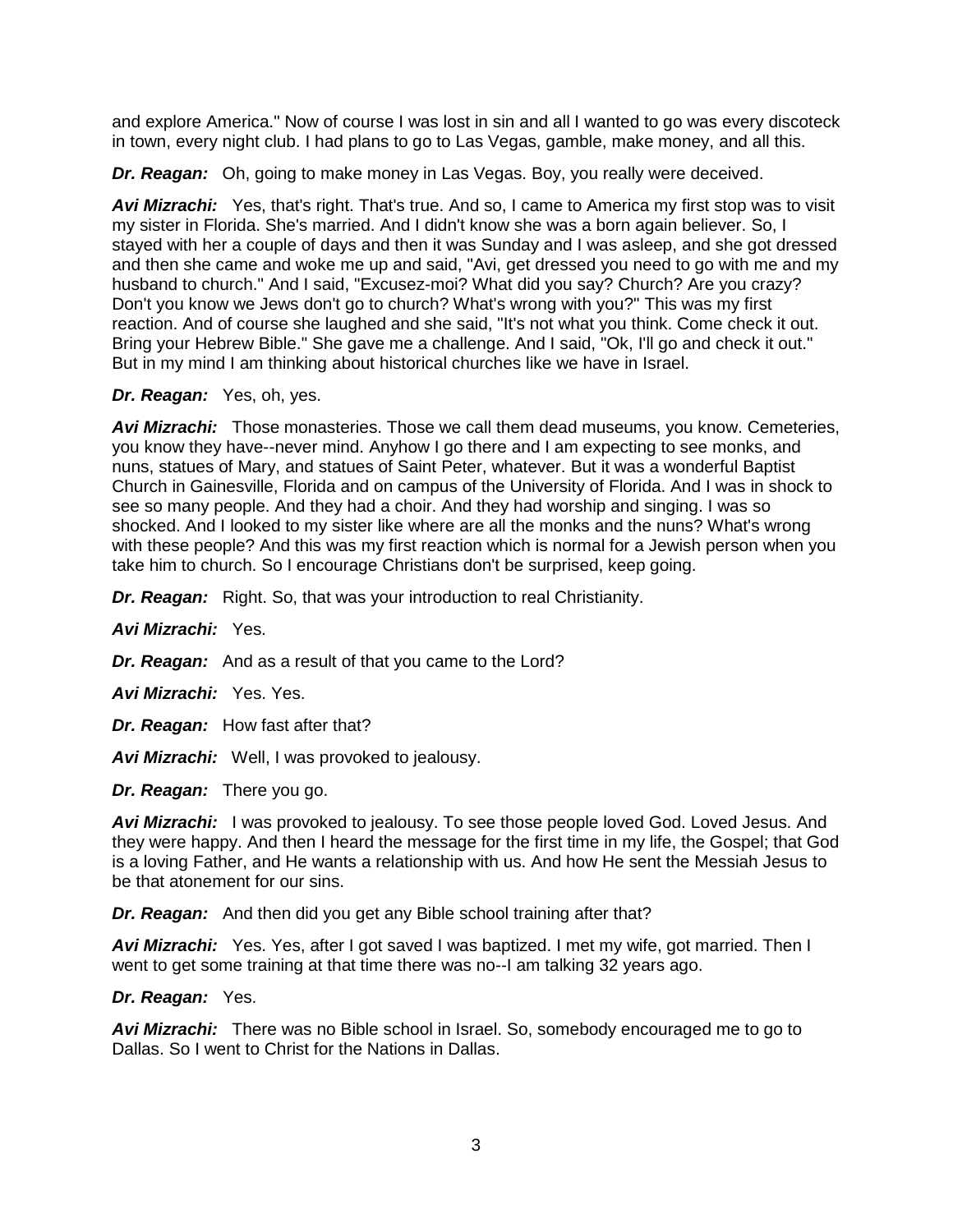*Dr. Reagan:* Christ for the Nations in Dallas. Wow, that's great. I tell you isn't the Lord great the way He touches people? I mean you have really kind of a road to Damascus type of experience here.

# *Avi Mizrachi:* Yes.

*Dr. Reagan:* Where the Lord just suddenly revealed. But you know I think the average America cannot really understand what you are talking about, about how Israelis view Christianity unless they've ever been to Israel. Because most of the churches there are just full of all kinds of idols, and incense, and monks and nuns, and very dreary, very, very dreary. And often very hostile.

# *Avi Mizrachi:* Yeah.

*Dr. Reagan:* I mean I've had some of them chase me all around the church. I'm not kidding. Just very upset. It's just unbelievable the kind of feeling Christianity has in the Middle East as opposed to true Christianity. And so I just praise God that He got you in that situation and turned you every way but loose. And I think you've been trying to make up for lost time ever since then. Now you mentioned at that time there were no Bible study places in Israel for a Christian, but that indicates that there are now.

# *Avi Mizrachi:* Yes.

*Dr. Reagan:* So, you have some places in Israel that are really Christian Bible schools?

*Avi Mizrachi:* Yes, there are Bible schools. Christian Bible schools. And we have congregations all over Israel. The body of Christ has grown so much in the last--

*Dr. Reagan:* Do you have any estimation of how many Messianic congregations there might be in Israel?

*Avi Mizrachi:* Yeah, I would say locally in Israel I would say there's about 250 local congregations. What I mean by that I would say about 100 maybe Arabic speaking congregations Israeli, and about 150 Jewish congregations Messianic which is Hebrew speaking and some of them are from Russian immigrants, and Ethiopian, Amharic, and some Spanish, and some French because we have immigration from all those countries. And we have congregations of all the races. So, I would say totally local Israeli congregations born again, love the Lord Jesus about 250.

*Dr. Reagan:* Now, you just said something that I am sure was a great surprise to many of our viewers. You said that there are Arab Christian congregations.

*Avi Mizrachi:* Yes. Yes.

*Dr. Reagan:* Most Americans are not aware of that.

*Avi Mizrachi:* Yes. Yes.

*Dr. Reagan:* And do you have any relationship with those Arab congregations?

*Avi Mizrachi:* Oh, definitely, definitely, I have spoken in Arabic congregations and we've had Arabic pastors and speak in our congregation. We have a wonderful relationship where we pray together for our country. We take communion together. The Lord is doing something beautiful. There is such a unity among us.

*Dr. Reagan:* Now you know here in the United States among evangelicals for example there's a lot of variety.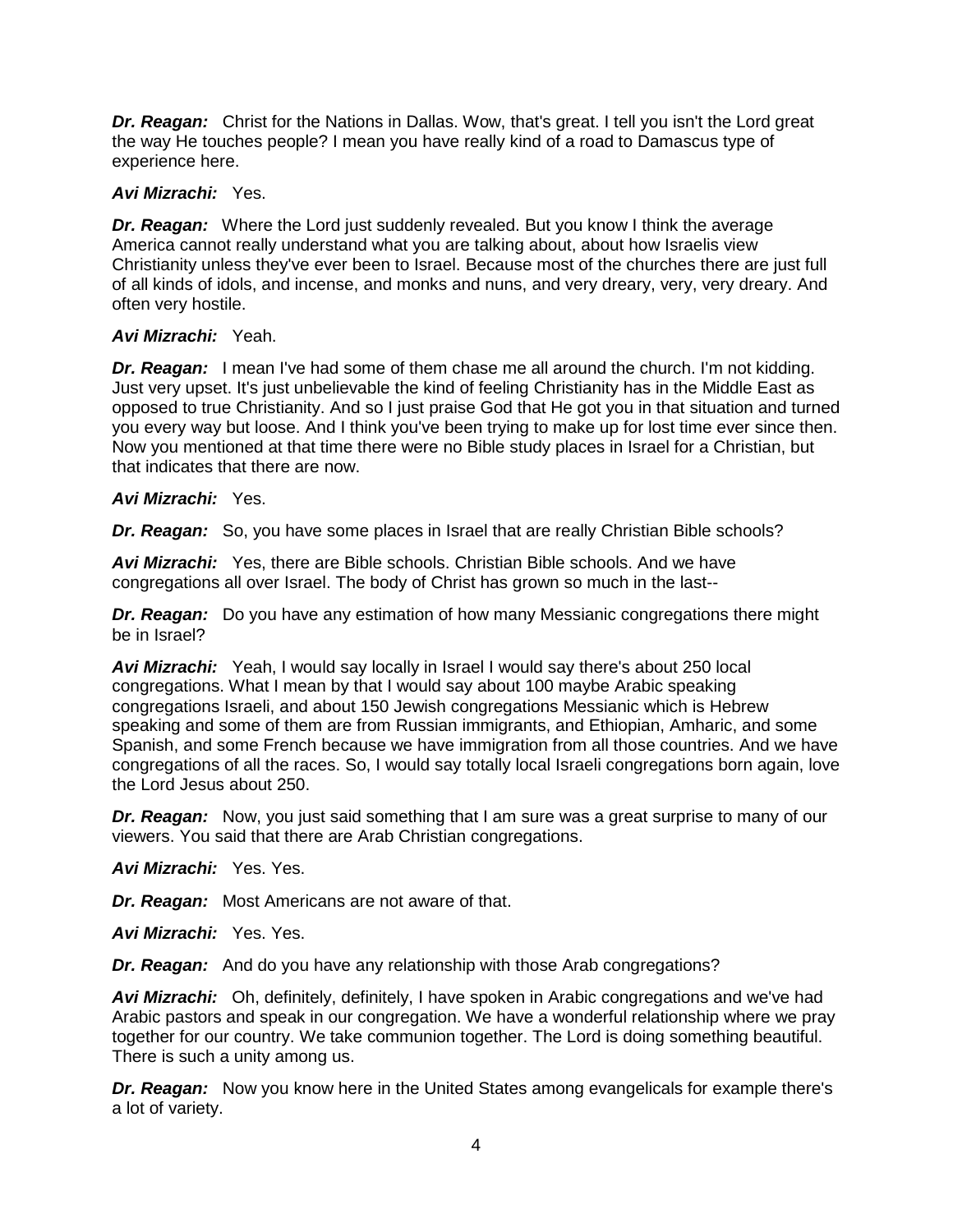# *Avi Mizrachi:* Yeah.

**Dr. Reagan:** Is that true in Israel among the Messianic congregations that you might have some that are more charismatic than others? Maybe some that are more Jewish, in the fact that they conduct their services completely in Hebrew as opposed to some other language. Is that true?

*Avi Mizrachi:* In general, yes. But we don't have so much the background of denominations like you have here.

### *Dr. Reagan:* Yes.

**Avi Mizrachi:** I would say that very much that every congregation is led by a pastor who apparently came and got saved somewhere in the States or Europe and was provoked to jealously, and then started a small Bible study and it grew to a congregation. And we relate to one another because we are a small body and we need one another, and pray for one another.

*Dr. Reagan:* Now quite often when I talk about supporting Israel, which I believe in very strongly. I'll have people say, "Well I don't know how you can support a nation that is so hostile to what you believe. So hostile to Christianity." They'll say, "Don't you know it is against the law to preach the Gospel in Israel." That is a widespread concept.

# *Avi Mizrachi:* Yeah.

*Dr. Reagan:* Speak to that for a moment.

*Avi Mizrachi:* Well, yes and no and I need to explain it. First of all Israel is a democratic country.

### *Dr. Reagan:* Yes.

*Avi Mizrachi:* We have the freedom of religion, freedom of worship. That is the only country--

*Dr. Reagan:* All the Middle East.

*Avi Mizrachi:* All the Middle East. Exactly. And nevertheless it's the only Jewish country in the world. And the Orthodox Rabbis use God, they have a lot of power in the Knesset, in the government. They have passed the law called The Missionary Law. And basically they are saying that you are not allowed to proselytize and try to convert someone to another religion by bribing him, offering goods to convert to another religion. Because they think, "Why would a Jew forsake his heritage, his faith, his tradition and now worship another God? Worship three gods. And Christianity. The Christians had the Inquisition, and what the Crusaders had done to us. Why would you do that unless you are bribed with money?"

### *Dr. Reagan:* There you go.

*Avi Mizrachi:* And when I go and share the Gospel I don't bribe people with money. I don't have money to give them but I have the Good News to give them that the Messiah has risen and He's alive.

*Dr. Reagan:* There you go. So you are saying that you do have freedom to proclaim the Gospel.

### *Avi Mizrachi:* Yes. Yeah.

**Dr. Reagan:** But that freedom, also as far as the state is concerned. But on the other hand in the process of doing that you experience persecution don't you?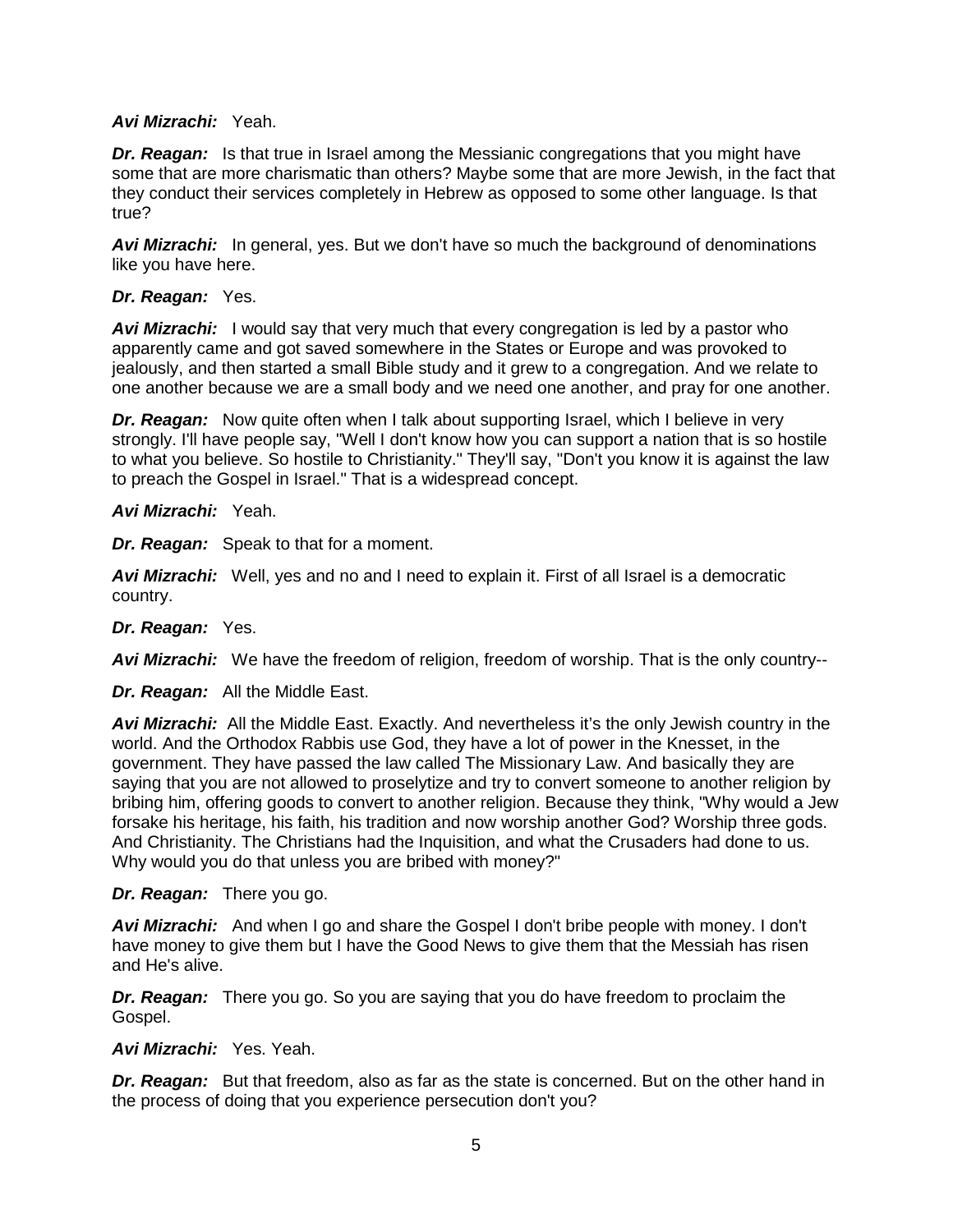*Avi Mizrachi:* Yes, yes we do. Yes we do.

*Dr. Reagan:* I've actually seen your face on wanted posters.

*Avi Mizrachi:* That's true. That's true.

*Dr. Reagan:* Explain that.

Avi Mizrachi: That's true. You see the religious Orthodox they see when a Jew can believe in Buddha, can be a traitor, can be a gangster he is still a Jew. But when you believe in Jesus that is it, you are cut off.

#### *Dr. Reagan:* No longer a Jew.

**Avi Mizrachi:** You are all over. So they see you as a traitor. So the religious they support an organization called Yad L'Achim the Anti-Missionary Society and they are vicious. And they believe like Paul before he be excited about the Lord, you know before he became Believer he fought it because he believed they had to stop from this to happen, they see it as a heresy. And I've had the threats many times on my life. They threaten to burn my place. In fact every time they found out where I rent then they go and find the landowner and they threaten him. I've had like--we have other congregations like in the south in Arad, and Beersheba where they persecute, they would stand outside the congregation and curse, and prevent people to come in. So, we have had those harassment I would say.

**Dr. Reagan:** But you know what I noticed one time as I was watching this, is that it backfires on them.

#### *Avi Mizrachi:* Yes.

*Dr. Reagan:* And what I have in mind is the fact that I have in my mind a vision of you all down at the fountain there in Tel Aviv. And you are handing out brochures and people are saying, "No, no." But then along comes an Orthodox and he is screaming and yelling, and suddenly everybody wants a brochure.

#### *Avi Mizrachi:* Exactly.

*Dr. Reagan:* Because the attitude in Israel among the secular population is one of animosity toward the Orthodox. And so if they Orthodox are against something they are for it.

### *Avi Mizrachi:* That's right.

*Dr. Reagan:* And the reason for that is because even though the Orthodox community in Israel represents only about 15% of the population, they nonetheless have a lot of political power. And they kind of cram their lifestyle down the throats of the average Israeli, so therefore they are rather hostile to them.

Avi Mizrachi: That's true. That is very true. And you know the secular Israelis we are the ones who work and pay taxes. We go to the army, we serve in the army while the religious don't.

#### *Dr. Reagan:* Yeah.

*Avi Mizrachi:* And you know they get subsidies from the government, they get money. We don't. So, it's like the secular very much are in favor of us because they are fed up with the religious. And you know religion doesn't bring any life. Only Jesus does.

*Dr. Reagan:* Well, you have to understand the political situation in Israel. Where you don't vote for individuals, you vote for a party. And when the elections are over usually the Labor Party and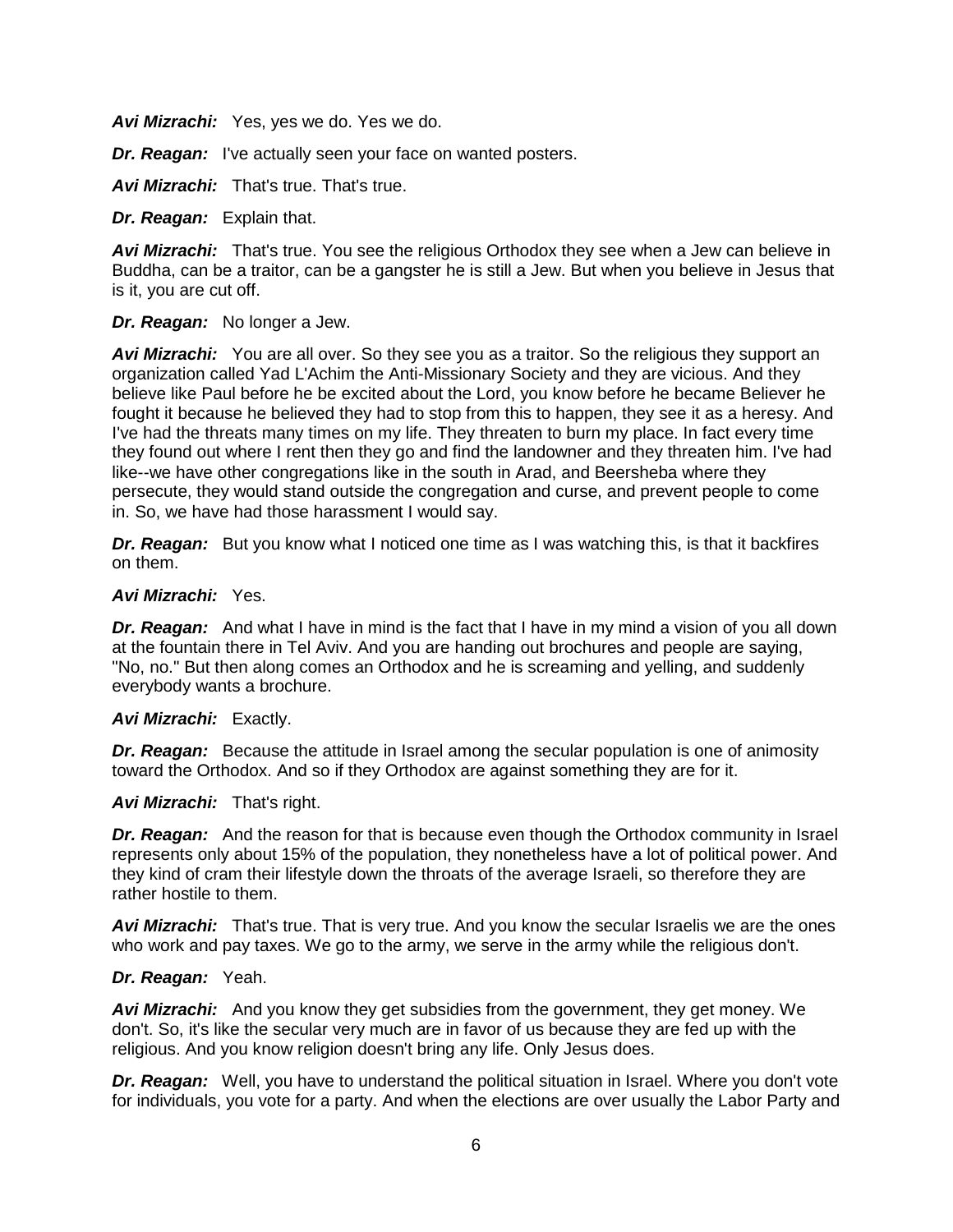the Conservative Party they both have about the same amount of votes, say 80% of the votes, 40%, 40% there is 20% that were gained by the Religious Parties.

### *Avi Mizrachi:* That's right.

*Dr. Reagan:* So then they have to negotiate with them to get the power. And the Religious Parties even though they are small in number they come in and they say, "Ok, everything must be closed on the Sabbath. You've got to give money to our schools." And so forth and so on.

#### *Avi Mizrachi:* Exactly.

*Dr. Reagan:* In order to get the power they have to do that.

*Avi Mizrachi:* Exactly.

*Dr. Reagan:* So, they enforce their lifestyle on the whole nation.

*Avi Mizrachi:* And that's why the secular have come to a place they are so against them.

*Dr. Reagan:* Yes.

Avi Mizrachi: They don't want freedom. And that's why it a wonderful opportunity to share the Gospel because only Jesus can set us free.

*Dr. Reagan:* Absolutely. Amen. Well what is it like to live in a nation where you know that missiles could start raining down upon you any moment.

*Avi Mizrachi:* Well, it really teaches you to be on full alert. Army is highly security. And we are trained whenever there is something we deal with it right away. We cannot afford waiting days, and days, and days because you know Israel is such a small, tiny country compared to Texas or to America.

#### *Dr. Reagan:* Yes, it is.

*Avi Mizrachi:* So, we are trained in Israel to be on full alert. The soldiers are doing a wonderful job to secure our country. And that is the lifestyle we live in.

*Dr. Reagan:* Well, I'll tell you it is really something because I can remember years ago I used to go over there when wars were going on. I would take groups over, felt completely safe, because the wars were usually very short. And I knew Israel was going to win them. But now when you consider the fact that when a war breaks out you are going to have thousands of missiles coming down. In fact I read the other day that someone said that there are probably 200,000 missiles aimed at Israel right now.

### *Avi Mizrachi:* Yep. Yes.

*Dr. Reagan:* And the next war is going to be a whole different kind of war.

### *Avi Mizrachi:* Yeah.

**Dr. Reagan:** But one thing about it Israeli is built for war. When they build a town everything is built of concrete. Everything. You are never very far from a bomb shelter anywhere you are in Israel.

*Avi Mizrachi:* Every building has a bomb shelter.

*Dr. Reagan:* Every building has a bomb shelter. And yet the thing that gets me is the double standard that exists in the world. You know whenever they attack you the world just stand aside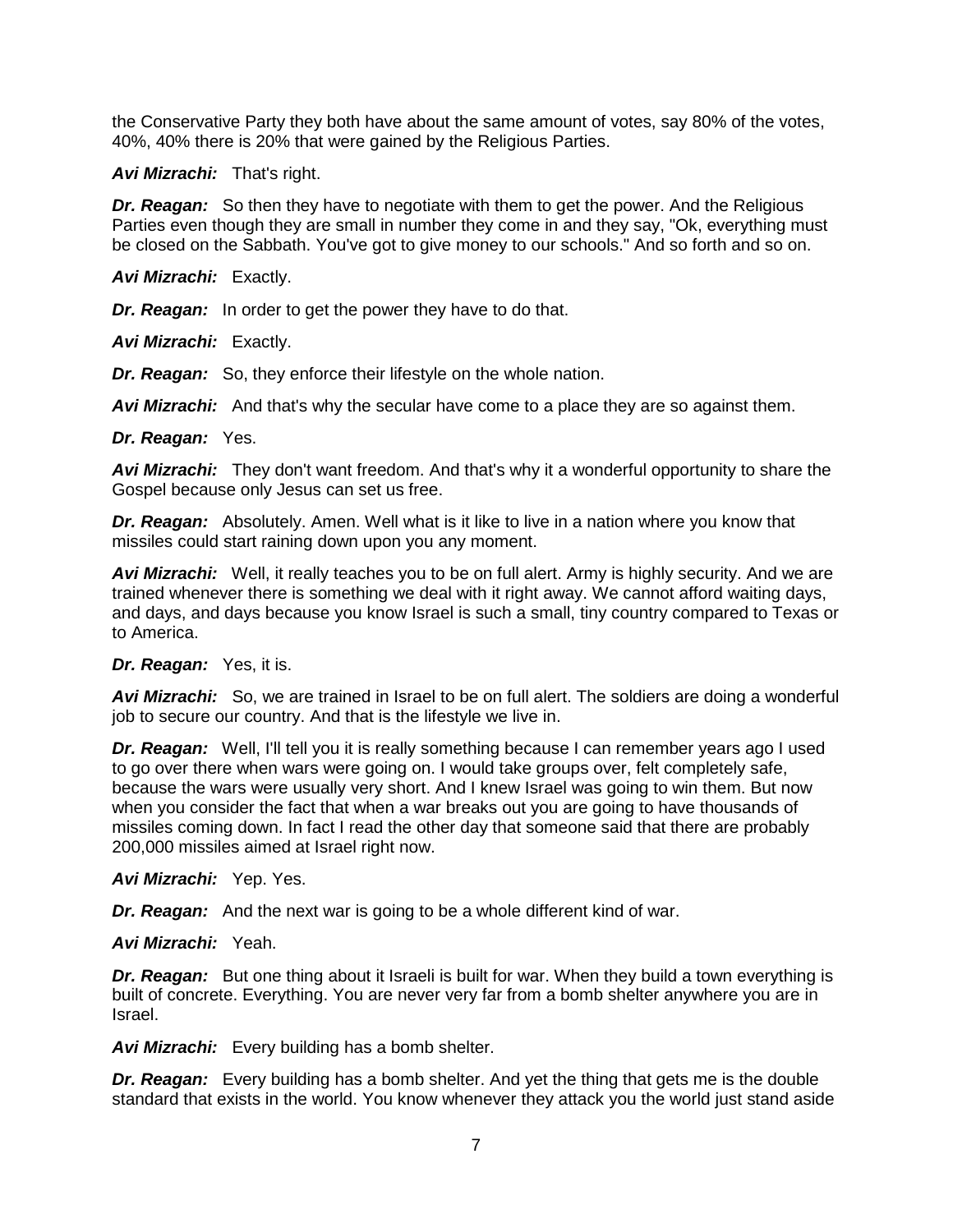and watches the attack. But the moment that you begin to win the war then the United Nation says the war has to stop. Take the 1973 Yom Kippur War where you all were attacked unexpectedly on Yom Kippur and you almost lost that war and yet you came back.

### *Avi Mizrachi:* Yeah.

*Dr. Reagan:* You conquered the Sinai. You crossed the canal. You went into Egypt. You conquered the entire Third Army of Egypt. You started toward Cairo, and the moment you started, "Oh, we got to have a cease fire." But if you're losing no.

*Avi Mizrachi:* That's right.

*Dr. Reagan:* And there is a double standard also, they can come in and rain missiles upon you. But if you start responding in kind the world condemns Israel by saying, "Oh, well you got too many civilian casualties. And you're war criminals." Isn't there a double standard?

*Avi Mizrachi:* That's true. That's true.

*Dr. Reagan:* Tremendous double standard.

*Avi Mizrachi:* That's true.

*Dr. Reagan:* Well, we pray for you.

*Avi Mizrachi:* Amen.

*Dr. Reagan:* We pray the Lord will--you know I pray every day that the Lord will put a supernatural dome over Israel and protect that nation.

*Avi Mizrachi:* Amen. Amen.

*Dr. Reagan:* Of course you have some new weapons that help you to take down some of those missiles as they come in.

*Avi Mizrachi:* Yes.

*Dr. Reagan:* And I am thankful for that.

*Avi Mizrachi:* We also have a secret weapon.

*Dr. Reagan:* Oh, yes I know.

*Avi Mizrachi:* The Lord of Hosts.

*Dr. Reagan:* There you go. Amen. You know my favorite cartoon, political cartoon about Israel shows a tug of war going on, an Israeli is holding a rope, and all the leaders of all the other nations of the world are pulling but they can't move him because the finger of God is on the end of the rope.

*Avi Mizrachi:* Amen.

*Dr. Reagan:* And I like that.

*Avi Mizrachi:* Amen.

*Dr. Reagan:* Ok. Well our presidents always approach, every new president comes in they are going to solve the Middle East problem. And they are going to have the political solution to the Middle East. And they spend so much of their time, energy, effort and money on that and never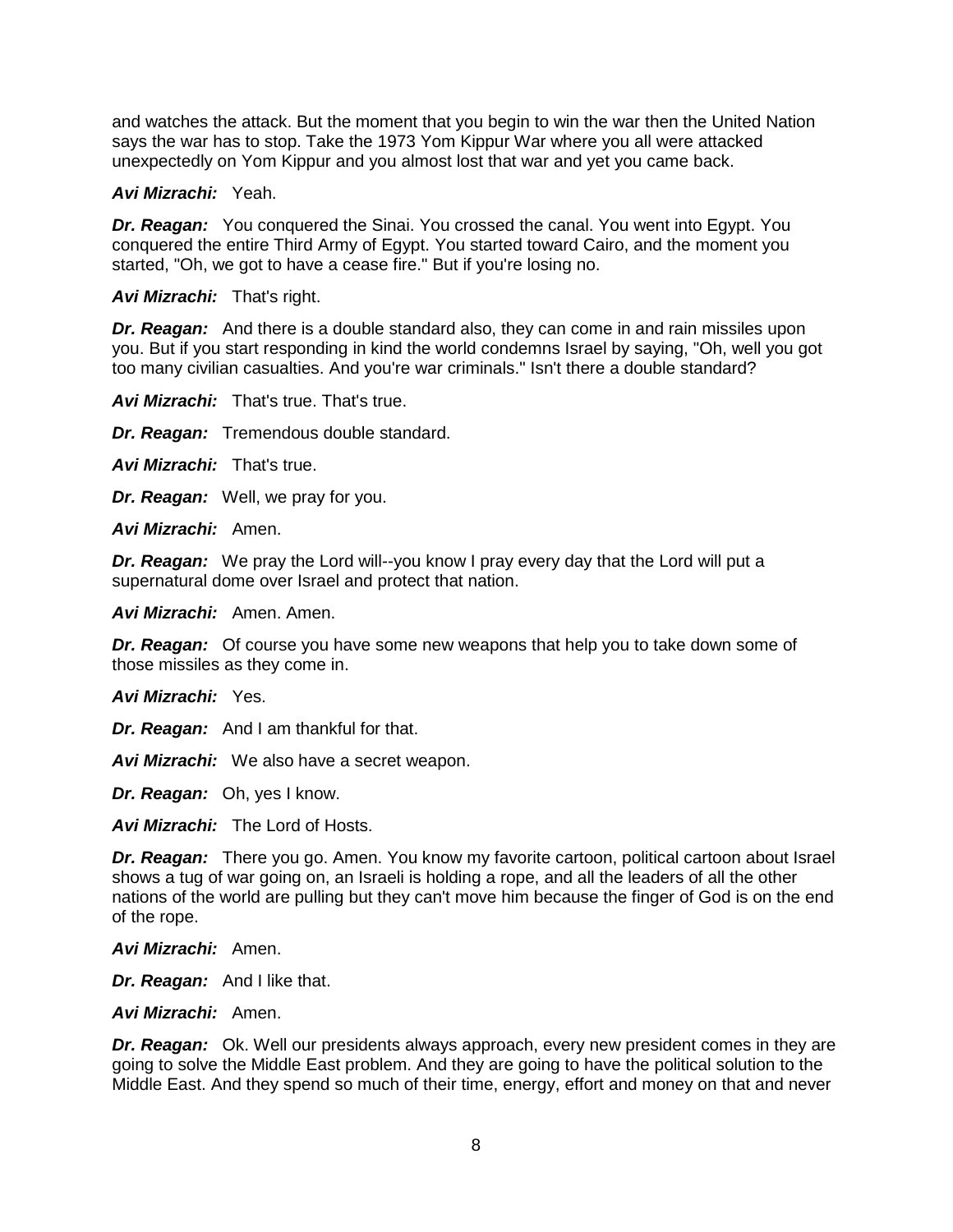make any headway. Aren't they making a mistake in thinking of the Middle East crisis problem as a political problem instead of a spiritual problem?

*Avi Mizrachi:* Yes, I totally agree with you. Because this is not something that can be solved politically or diplomatically. This can be solved, it is a spiritual war, it is a religious war. And only when the King of Kings, and the Lord of Lords, Yeshua will return back to Jerusalem.

*Dr. Reagan:* Prince of Peace has to come.

*Avi Mizrachi:* The Prince of Peace.

*Dr. Reagan:* And this goes back to the time of Abraham.

*Avi Mizrachi:* Yes.

*Dr. Reagan:* I mean this a long seeded conflict here. And another thing that people do not understand is it is not just Arab against Israeli. If the Israelis were to disappear tomorrow still the Middle East would be a cauldron of conflict. Because you know one of the things it says over in the Hebrew Scriptures there is a covenant there that God gave to Ishmael, and part of that covenant was that you would be a people who would always be fighting each other. And they fight each other all the time. In fact you have the Sunnis against the Shiites right now, killing each other.

*Avi Mizrachi:* Yeah. Yeah.

*Dr. Reagan:* So, it's not just an Israeli problem.

*Avi Mizrachi:* That's right.

*Dr. Reagan:* Well, what about American support of Israel? Why should any America support Israel?

*Avi Mizrachi:* First of all because we are the best ally.

*Dr. Reagan:* Well, that's true.

*Avi Mizrachi:* Israel, we love America. We support America. And you know even when September 11 happened years ago, you know we in Israel we cried. I mean Israelis came to the America Embassy.

*Dr. Reagan:* While the Palestinians were dancing in the streets.

**Avi Mizrachi:** Oh, yeah. Oh, yeah. So we are your best ally first of all. Secondly because I believe both of us, Israel and America foundations have been Christian Judeo Christian foundations, on the Bible.

# *Dr. Reagan:* Yes.

*Avi Mizrachi:* And I believe we have so much in common, and we need one another.

**Dr. Reagan:** Well, yes Israel is the only democracy. Israel gives us a lot of intelligence information about what is going on over there. Israel is always coming up with all kinds of innovations, most innovative people in the world that we can apply to our weapon systems, and so forth. Plus all the biblical reasons.

*Avi Mizrachi:* Amen.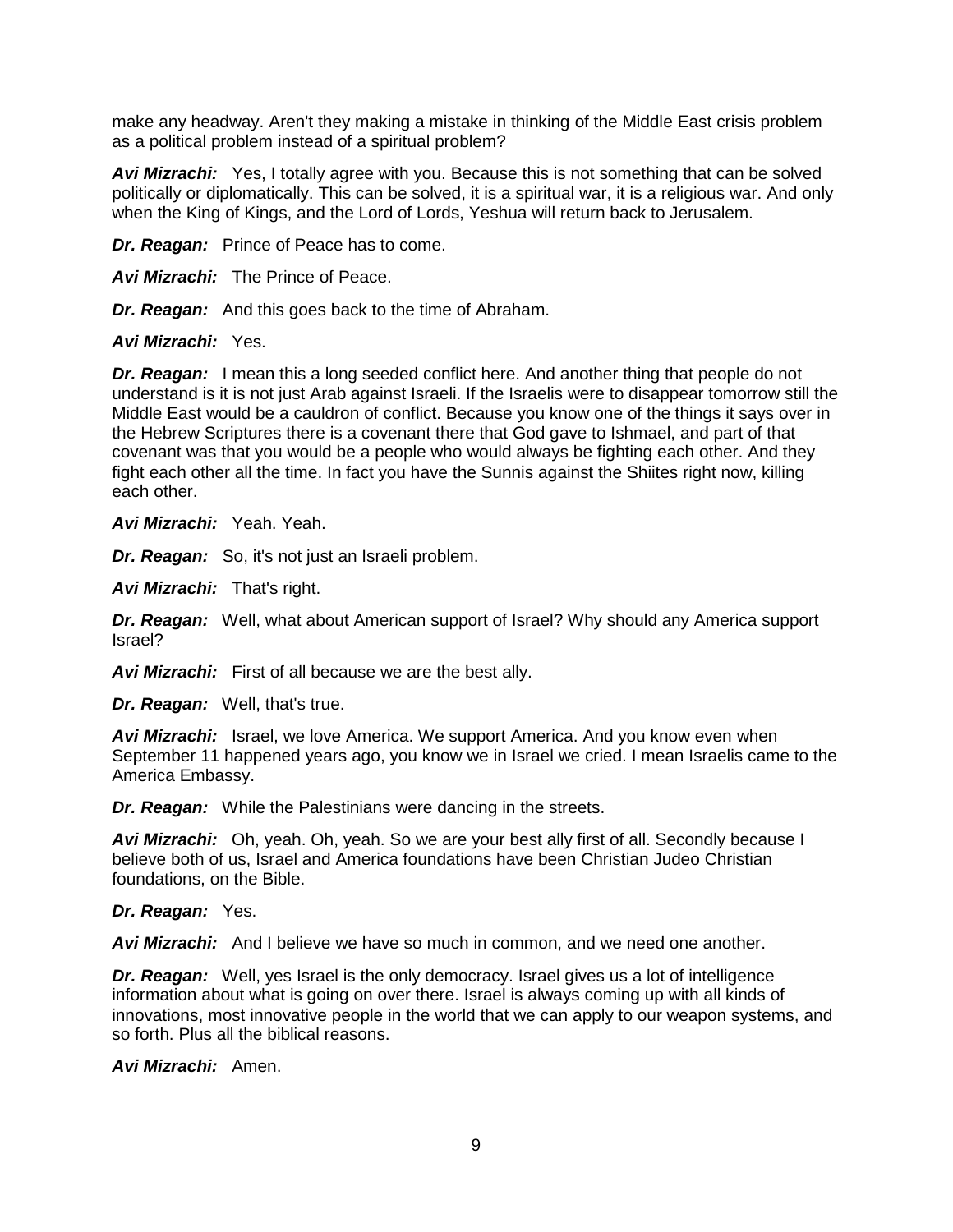*Dr. Reagan:* I mean there are just so many reasons that we should be supporting Israel. In that regard why do the Jewish people believe that land belongs to them?

*Avi Mizrachi:* Because it is written. We have the TABO, you know we have the--how do you call it in English? The paper, the proof.

*Dr. Reagan:* The paper, you got the deed.

*Avi Mizrachi:* The deed, that's it. The deed.

*Dr. Reagan:* There it is.

*Avi Mizrachi:* That was the word I was looking.

*Dr. Reagan:* Well you do. God gave that land to the Jewish people for eternity.

*Avi Mizrachi:* Yeah.

*Dr. Reagan:* I mean forever.

*Avi Mizrachi:* Yeah.

*Dr. Reagan:* And He renewed that covenant that he made with Abraham. He renewed it with--

*Avi Mizrachi:* Isaac.

*Dr. Reagan:* All of his successors of Abraham.

*Avi Mizrachi:* Yep.

*Dr. Reagan:* And even in Psalm 105 David talks about that being a covenant that is still in effect.

*Avi Mizrachi:* Amen.

*Dr. Reagan:* And when the Jews began to go back. Now another myth that Americans have really bought is that there was once a Palestinian State there. And that the Jews came back and destroyed that Palestinian State and the Jews grabbed all that land and stole it away from the poor Palestinians.

*Avi Mizrachi:* That's not true.

*Dr. Reagan:* Who are now living in refugee camps, what do say about that?

*Avi Mizrachi:* That is not true, that's a lie.

*Dr. Reagan:* Yes.

*Avi Mizrachi:* You see when the Romans destroyed the Temple in 70 AD, and the city, they burned the city and they took the Jews as slaves to Rome. The land was left desolate.

#### *Dr. Reagan:* Yes.

*Avi Mizrachi:* And until that time it was called Israel. But then the Caesar of that time he changed the name from Israel to Palestine. Why did they call it Palestine? Because he said we named it after the Philistines who lived in Gaza. And this way nobody would claim it because there are no Philistines so it will be a desolate, and nobody will live there. And that's how it was for hundreds of years.

*Dr. Reagan:* It became a total desolation.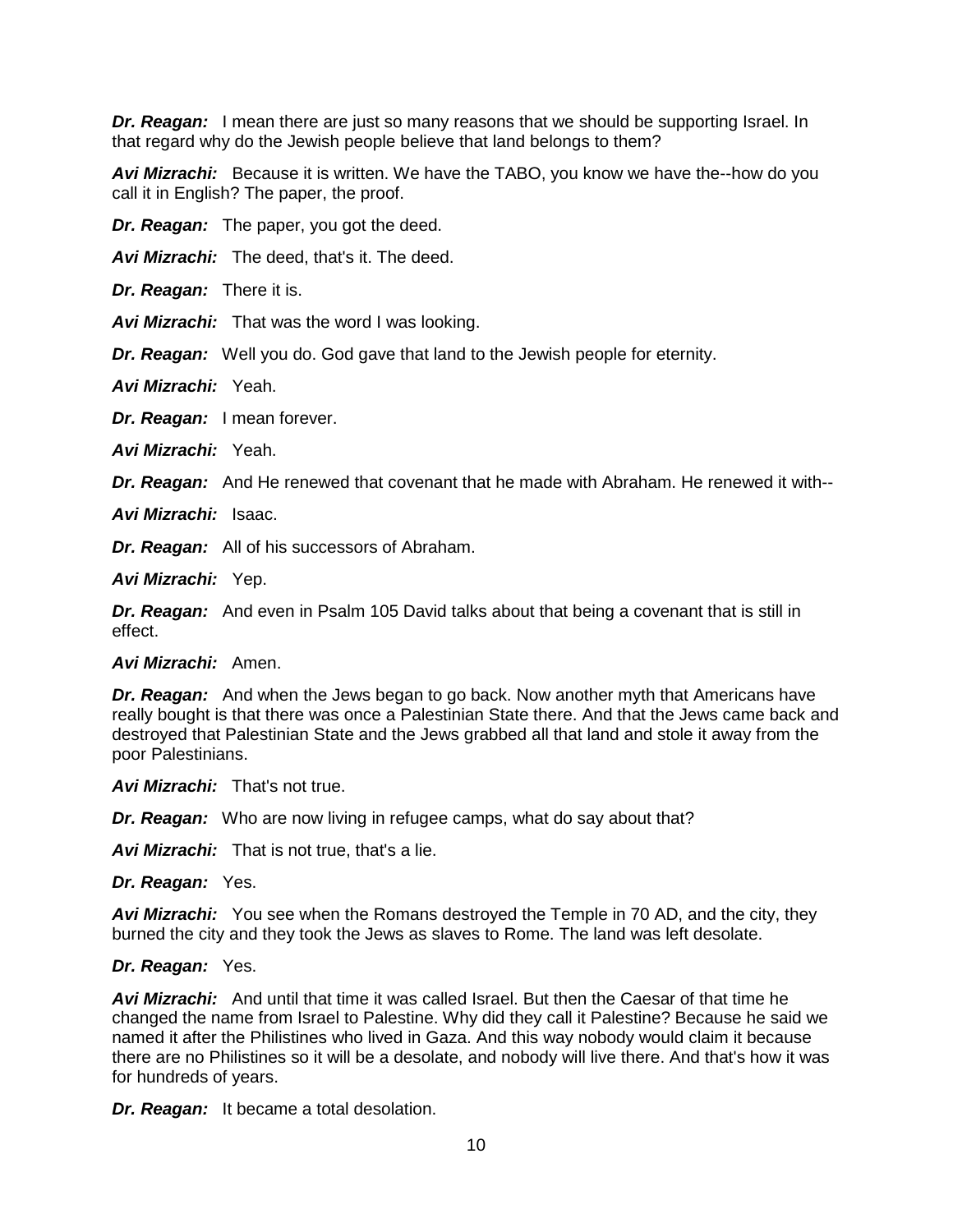# *Avi Mizrachi:* That's right.

*Dr. Reagan:* And there was never any Palestinian State.

# *Avi Mizrachi:* That's right.

*Dr. Reagan:* No, Palestinian State ever existed there. And yet people talk today about there being a Palestinian State. They talk about there was never a Temple on the Temple Mount. There are so many lies that are going around.

# *Avi Mizrachi:* Exactly.

*Dr. Reagan:* It is kind of like Goebbels under Hitler he said, "If you tell the lie big enough and long enough people will believe it." And now people are believing there was never a Temple there. The Jews weren't--they are even denying the Jews ever were in the land. It is just unbelievable.

### *Avi Mizrachi:* That's crazy.

*Dr. Reagan:* But and the truth of the matter is that when the first Jews began to go back to the land in the early 1900's they bought the land.

# *Avi Mizrachi:* That's right.

**Dr. Reagan:** I mean they paid incredible prices for a land that nobody wanted. It was a land of malaria swamps.

### *Avi Mizrachi:* Exactly.

*Dr. Reagan:* And barren, the trees had all been cut down. The Arabs must of laughed all the way to the bank about these crazy Jews paying this money for this land.

*Avi Mizrachi:* And the Turkish Ottoman when the Jews came, Tel Aviv was born like this way. They gave money to the Turkish Ottoman and they were like, "What this is crazy they are giving gold, and cash money for sand."

*Dr. Reagan:* Now, you mentioned something a few minutes ago that I would like to come back to. And that is you talked about how for many, many years every time you got a place for your congregation to meet the Orthodox would come against the owners of that, threaten the owners and then the owners would evict you. And so you were kind of like nomads moving from one place to another. I know because I have visited all these place over the years. What is your situation right now?

*Avi Mizrachi:* Well, God is good. That's first of all. Secondly, we have been praying to buy our own place.

### *Dr. Reagan:* Yes.

*Avi Mizrachi:* And about a year and a half ago the landlord refused to renew the contract for our coffee shop. And we found a small bicycle shop that we negotiated with the lady and she wanted a certain amount of money and she wanted cash on the table. And I said, "Well I need time to raise it." So, I raised it in one year, about \$1 million and when I came back to her she said, "I want \$2 million now." She raised it 100% because this is Tel Aviv, the prices go up every year.

*Dr. Reagan:* Yes, it is very, very expensive.